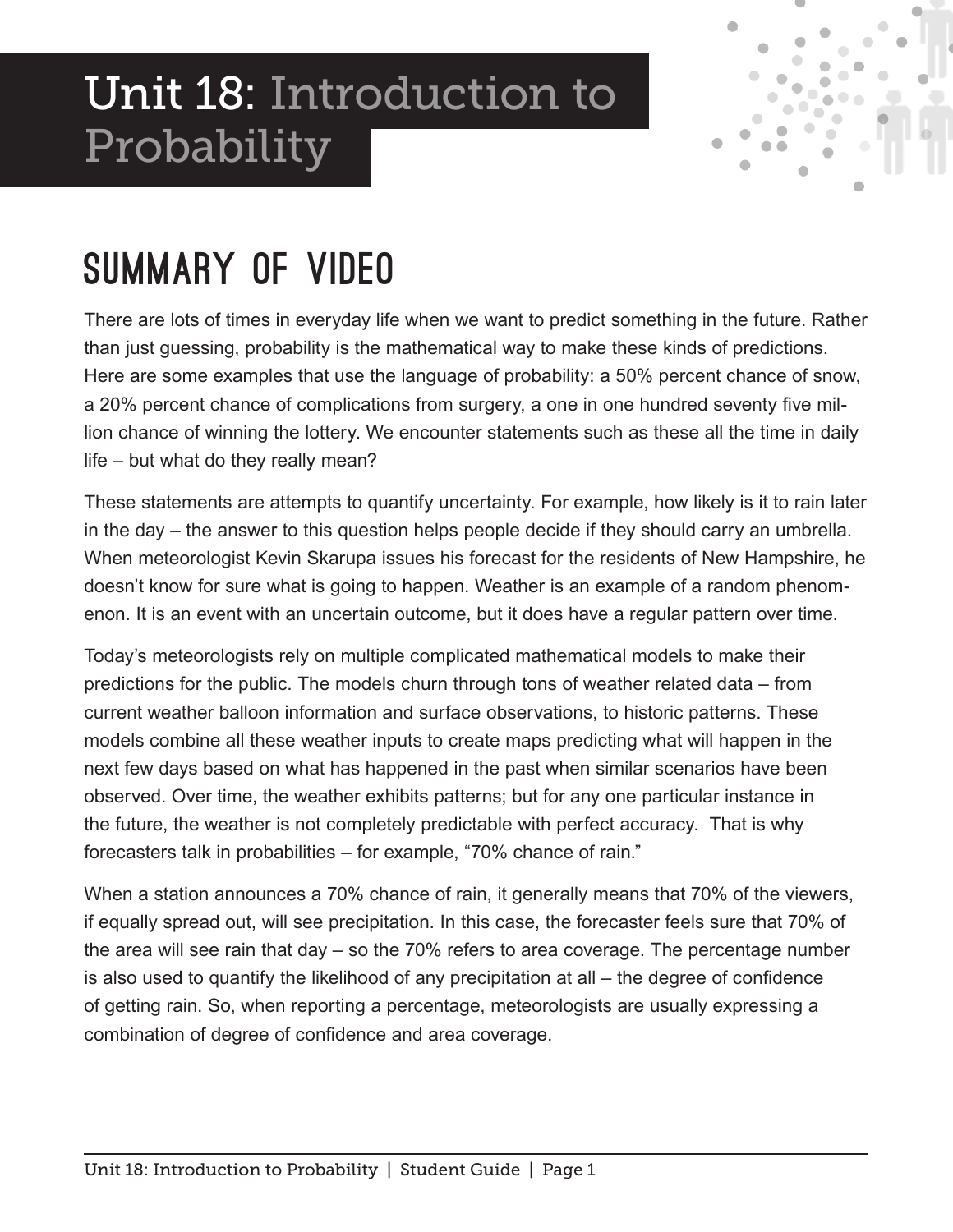The probability of any event is the proportion, or percentage, of times it would occur in a long series of repetitions. Random phenomena like weather events are not chaotic; they are unpredictable in the short run, but they have a regular pattern in the long run. Take the example of flipping a coin. The toss can come up heads or it can come up tails. Suppose we start flipping a coin and then record the proportion of heads. Say, on the first flip we get tails, the proportion of heads is 0. On the next toss we get heads, and the proportion of heads goes up to 0.5. On the next two flips we get tails, and now the proportion of heads in the four flips is down to 0.25. In the short term, the proportion of heads is quite variable. But, suppose we continue flipping the coin – 50 times, 100 times, 1000 times. Over the long term a pattern emerges – the proportions hover around 0.5 – as can be seen in Figure 18.1.



*Figure 18.1. Proportion of heads in flipping a coin.*

While we don't know what is going to happen on any one toss, over time we can predict that we will get a proportion of heads around 0.5.

Like the proportions on the graph in Figure 18.1, probabilities are between zero and one. Events with a probability closer to zero are less likely and those with a probability closer to one are more likely to happen. Our probability of 0.5 for heads in a coin toss means that either outcome is equally likely – 50/50.

Probabilities are assigned to more than just coin tosses. NASA's Near Earth Object Program is closely monitoring asteroids with the potential to do serious damage to our planet. While "near-Earth space" is home to over 9,000 known asteroids, only about half of them are large enough and have orbits that come close enough to Earth to classify them as PHAs – Potentially Hazardous Asteroids. Scientists track these PHAs, collecting data on them, so they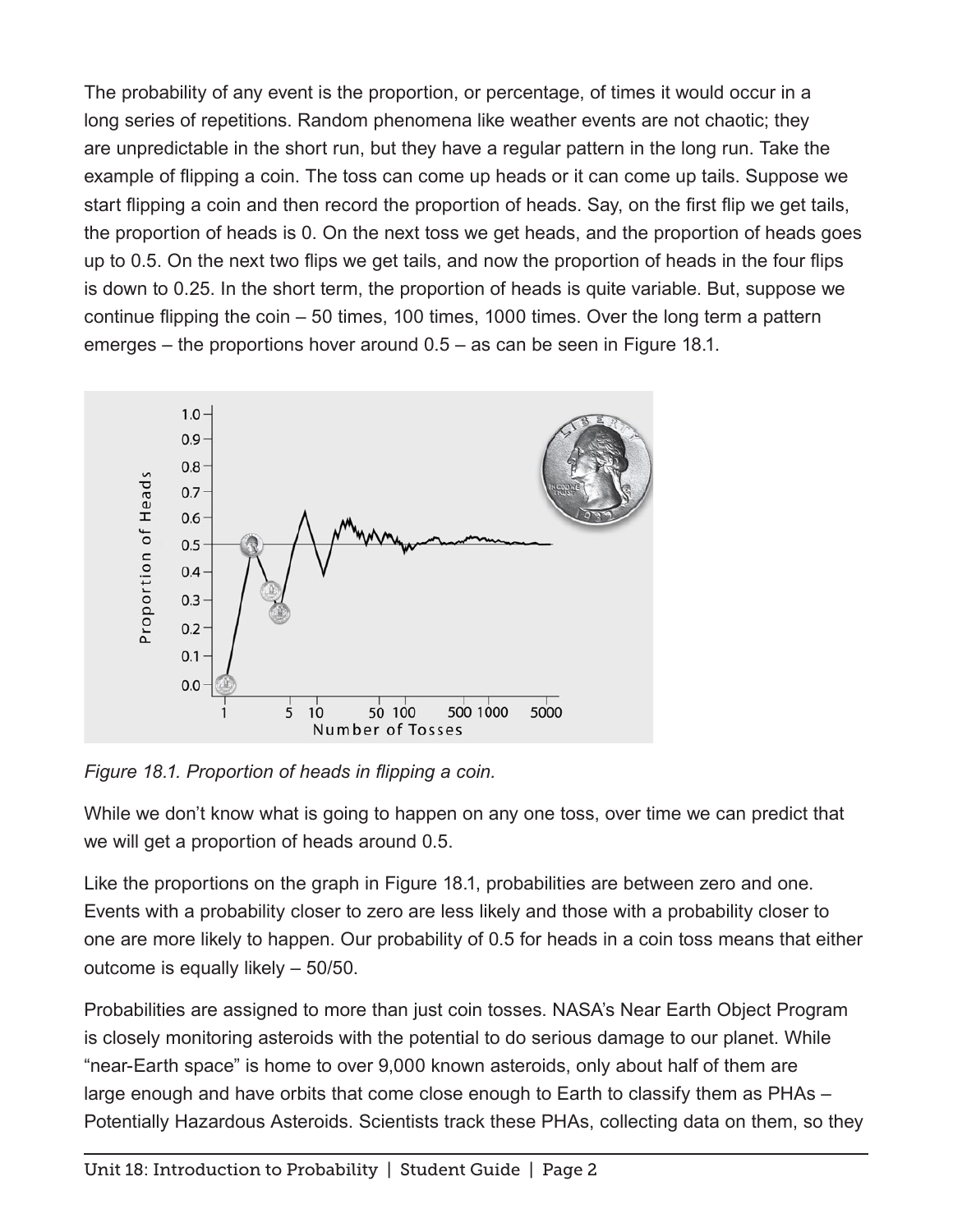can determine the likelihood that any might be on a collision course with Earth. As more and more data come in about an asteroid's orbit, scientists refine their predictions of its orbit, which allows them to start work on computing the probability that it will collide with Earth.

The poster child for near-Earth objects is an asteroid called Apophis. It is coming very close to Earth in 2029. When it was first discovered, scientists didn't know how close it would come to Earth. In fact, the uncertainty region during its passage by Earth was so large, that Earth was right in the middle of it. (See Figure 18.2.)





As we got more and more observations on the asteroid, scientists were able to refine their projections of its path and shrink the uncertainty region so that it no longer intersects with Earth. (See Figure 18.3.) So, we now know that Apophis will pass by Earth in 2029 and get very close, but the probability that it will hit Earth is essentially zero. However, Apophis' close encounter with Earth's gravity in 2029 will bend its trajectory, which makes the job of predicting where it will go from there much more difficult. Apophis' next passage by Earth will be in 2036 and scientists will once again be collecting data, predicting its orbit, and assessing the likelihood that Apophis is on a collision course with Earth.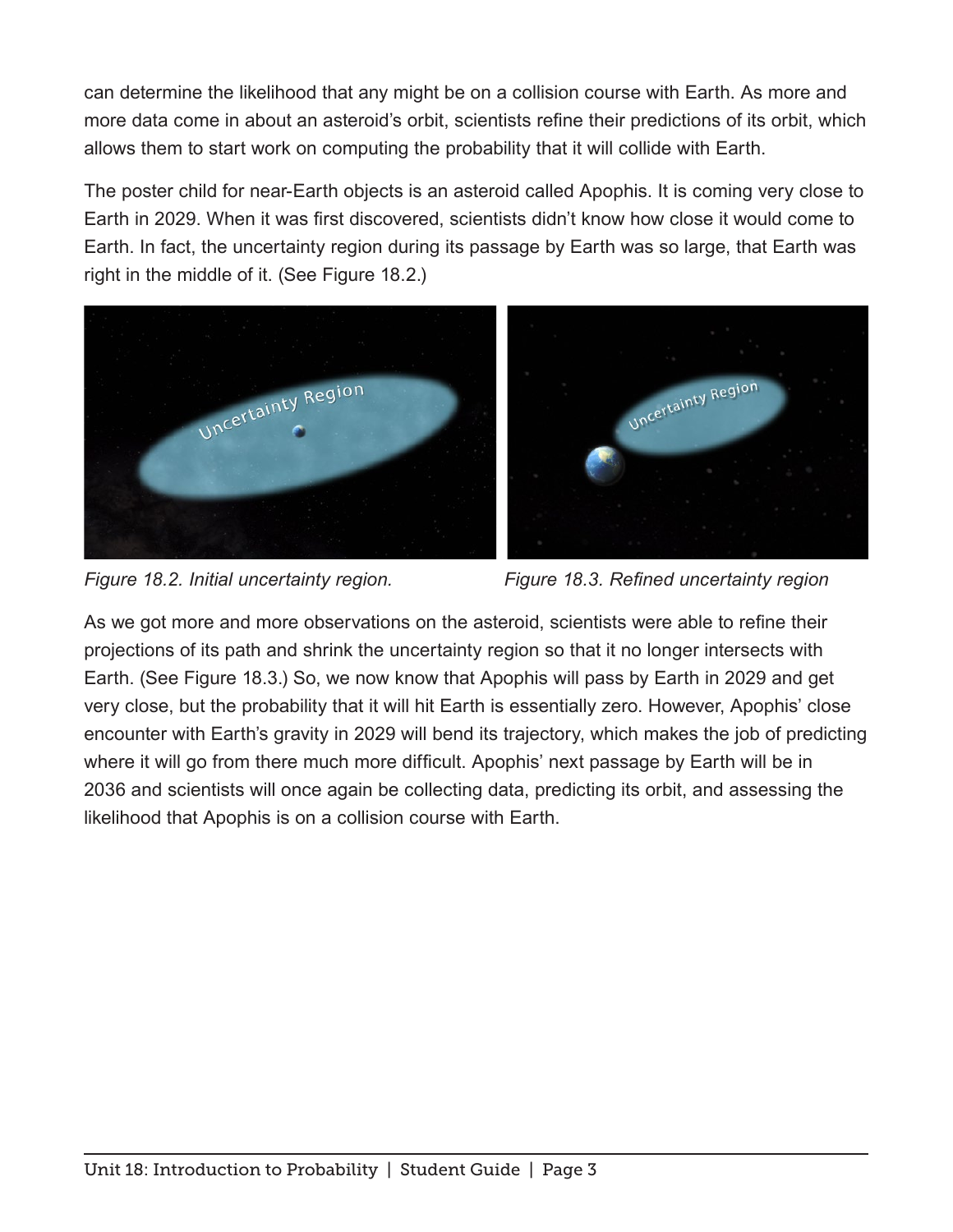# STUDENT LEARNING OBJECTIVES

A. Be able to identify random phenomena affecting everyday life.

B. Understand that it is not possible to predict with certainty short-term behavior of random phenomena but it is possible to predict long-run patterns.

C. Be able to calculate proportions (or relative frequencies).

D. Be able to express probabilities as percentages.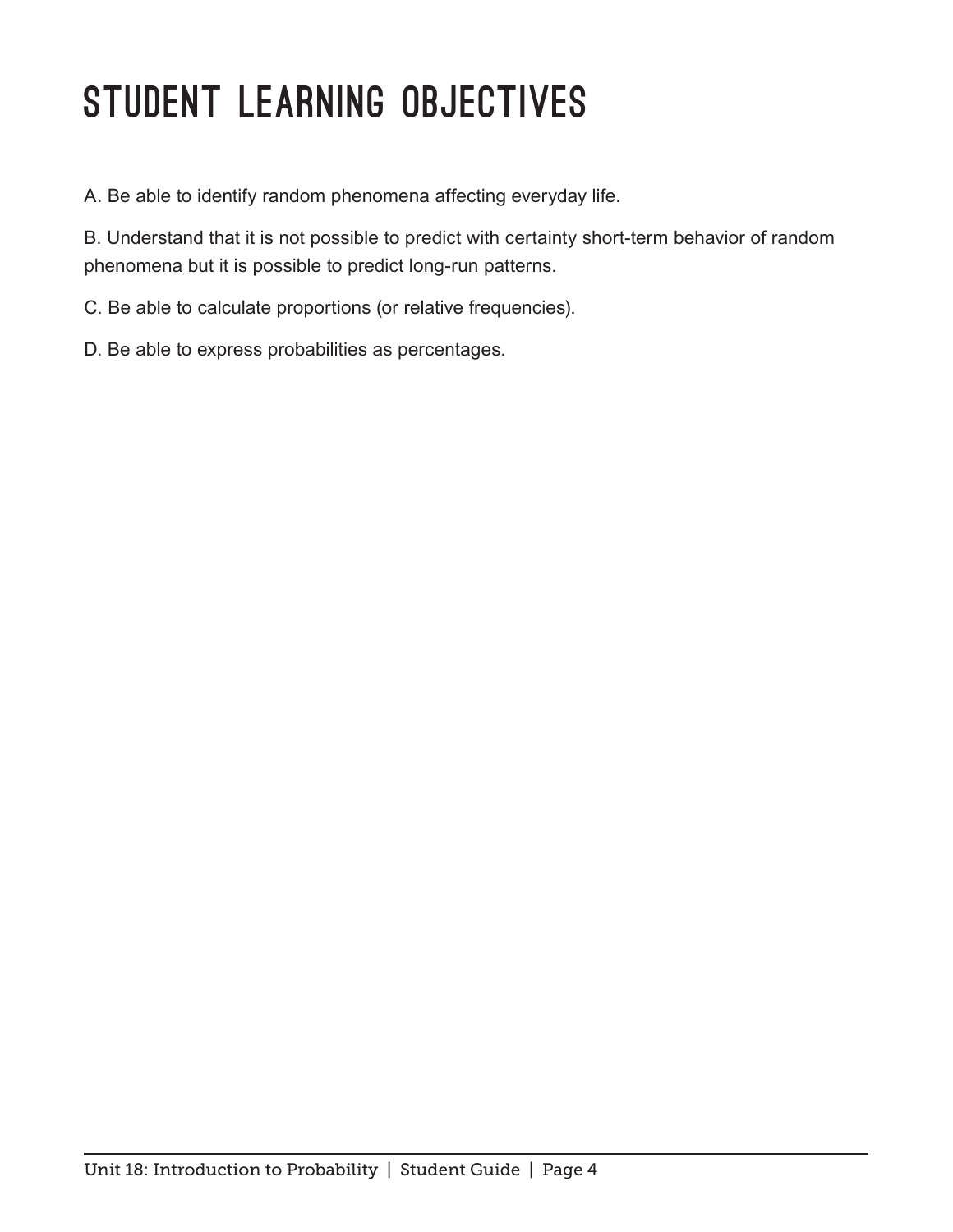# Content Overview

Toss a coin or choose a simple random sample (SRS) from a population. The results can't be predicted in advance. When we flip a coin, we know we will get a head or a tail. We expect both outcomes to be equally likely, but we don't know for certain which outcome will occur the next time we flip the coin. An instructor chooses a random sample of four students each day to put homework problems on the board. Because the selection is random, each possible size-four sample is equally likely to be selected. One day Joe comes to class without having done his homework. If the class is small, his chances of getting chosen are pretty good. If his class is large, he is less likely to be in the selected sample. Joe won't know if he will be caught without his homework until the sample is actually drawn.

Flipping a coin and choosing a random sample are both examples of **random phenomena.** Other examples include: the outcome of rolling a die, the gender of the next person passing through a turnstile at a subway, the growth of a child in one month, the color of the next car that exits the parking lot, and whether guessing on a true-false question will result in a correct answer. In each of these cases, the next outcome is uncertain but, over the long run of many repetitions, a pattern emerges.

We use **probability** to assess the likelihood that a random phenomenon has a particular outcome. Probability is a number between 0 and 1. If *A* represents a particular outcome or set of outcomes of a random phenomenon, we write *P(A)* to denote the probability that event *A* will occur. The closer *P(A)* is to 0, the less likely it is for event *A* to occur. The closer *P(A)* is to 1, the more likely it is for event *A* to occur. Probabilities are often expressed as percentages. For example, the probability of flipping two heads in a row is 0.25 or 25%.

Next, we look at three ways that probabilities can be assigned to events. First, suppose a sports reporter predicts that the Yankees have a 75% chance of beating the Red Sox in their next game. In this case, the reporter is most likely giving his or her professional assessment of the likelihood that the Yankees will win. That assessment is based on his or her knowledge of the players, whether the team is playing at their home field, past interactions between these two teams, and a whole host of other factors. So, we could classify this type of probability assignment as informed intuition.

Second, a large medical laboratory developed its own test for a person's vitamin D level. Too much vitamin D can be toxic, while insufficient vitamin D is linked to certain illnesses. After complaints that the test might be giving erroneous results, the company randomly selected a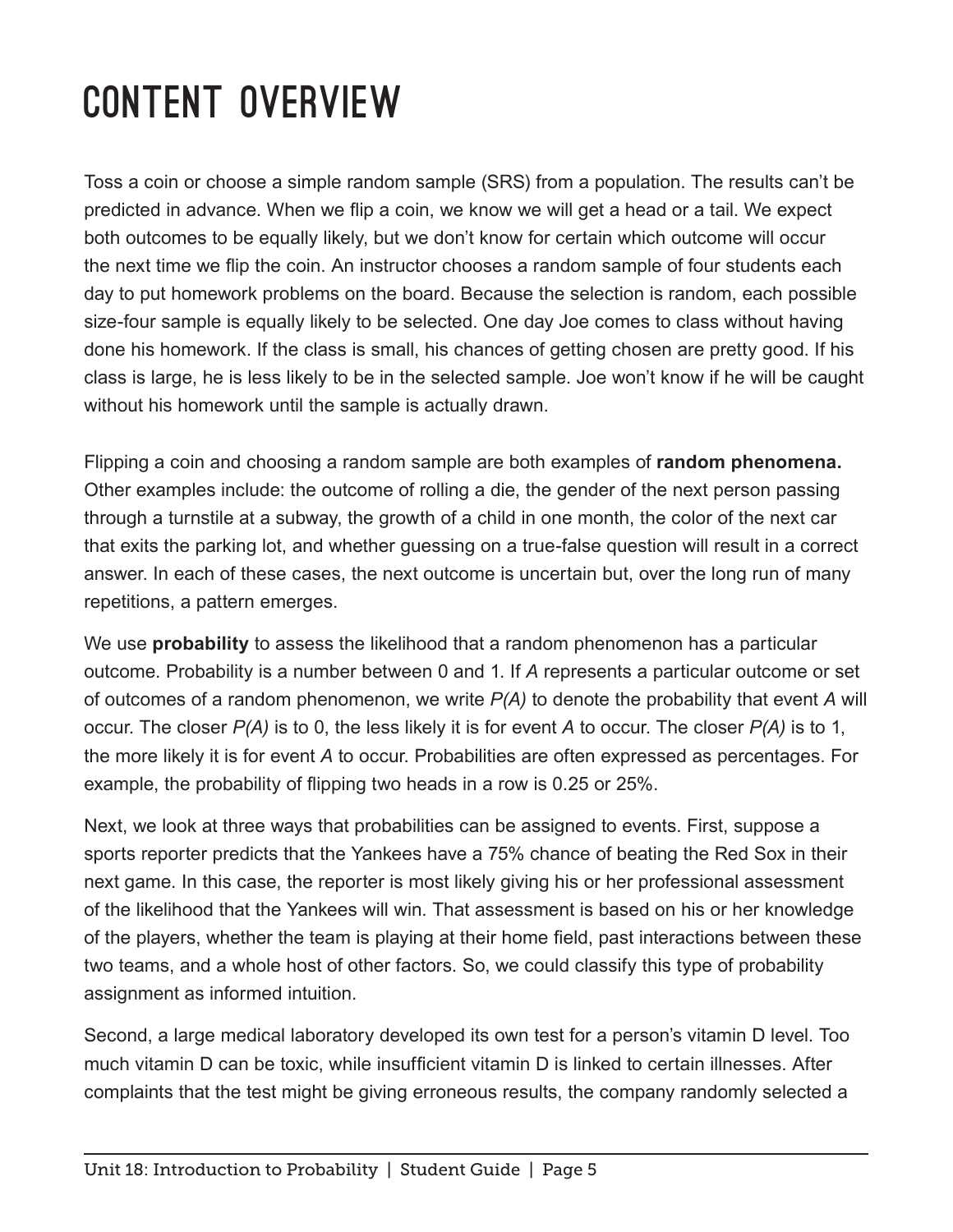sample of patients and retested their vitamin D levels. Suppose that the sample consisted of 200 patients and that 18 of the initial tests were determined to be erroneous. The probability of an erroneous test result can be estimated from the proportion of erroneous tests found in the sample. In this case,

Probability of erroneous test = (frequency of erroneous test)/(number of tests)  $= 18/200 = 0.09$  or 9%.

Third, suppose a student did not study for a multiple choice exam. There were five choices for answers, (a) – (e), and only one correct answer. The student guessed the answer to each question without even reading the question. Here there is an underlying assumption that the student is equally likely to answer (a), (b), (c), (d), or (e) and that the same is true for the correct answer. To assess his probability of getting a correct answer, he used the probability formula for equally likely outcomes.

Probability of an event = number of outcomes in the event total number of outcomes

Probability of a correct answer = number of correct answers per question total number of ways to answer the question = 1  $\frac{1}{5}$  or 20%.

We have shown three ways to assign probabilities: informed intuition (educated guess), proportion (relative frequency), and a formula used when outcomes are equally likely. Remember that probabilities are always between 0 and 1. Anytime you calculate a probability and get something like 1.4 or -0.2, go back and check your calculations because you have made a mistake.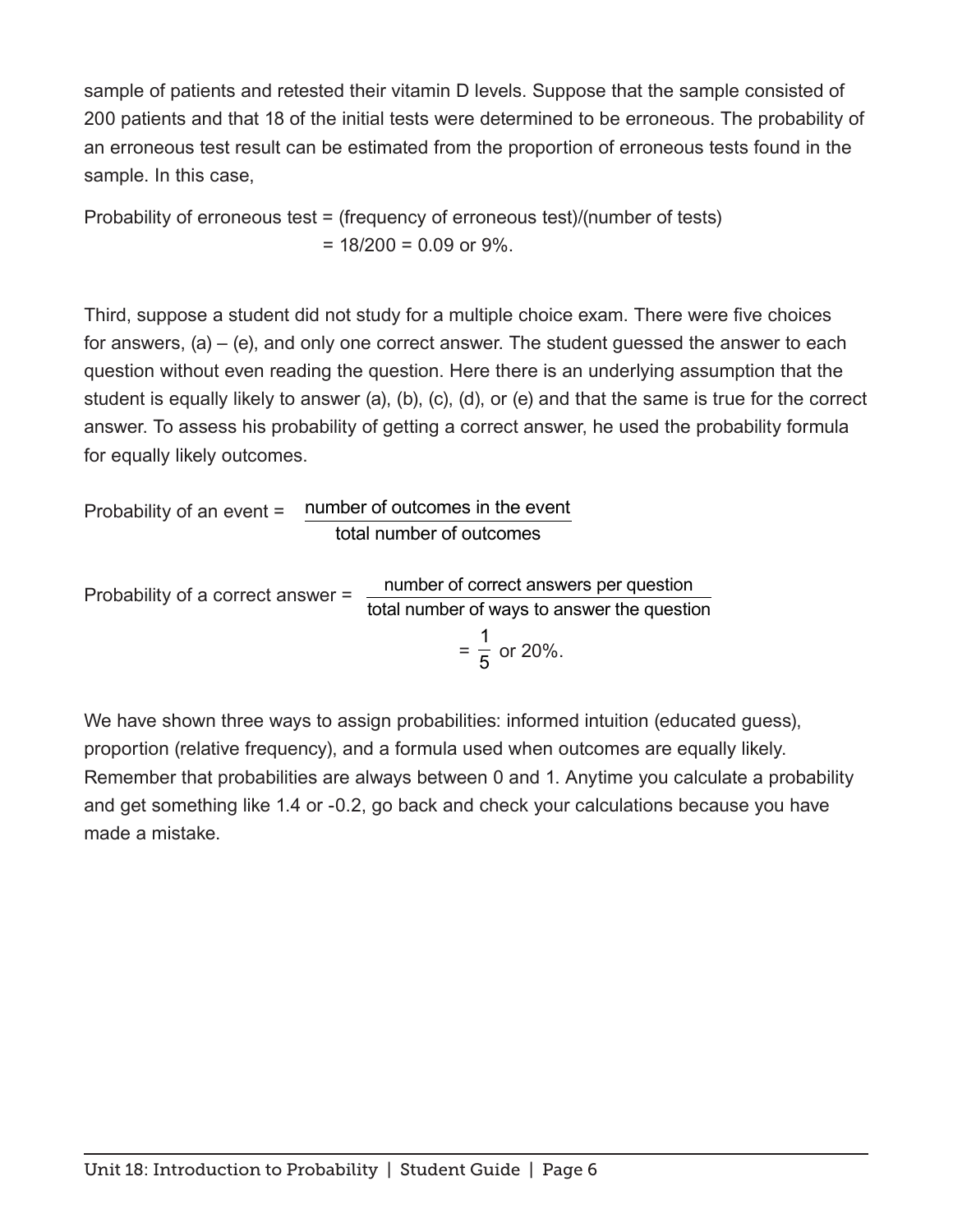# Key Terms

The outcome of a **random phenomenon** in any single instance is uncertain. However, if the phenomenon is repeated over and over, a regular pattern to the outcomes emerges over the long run.

**Probability** is a measure of how likely it is that something will happen or something is true. Probabilities are always between 0 and 1. Events with probabilities closer to 0 are less likely to happen and probabilities closer to 1 are more likely to happen.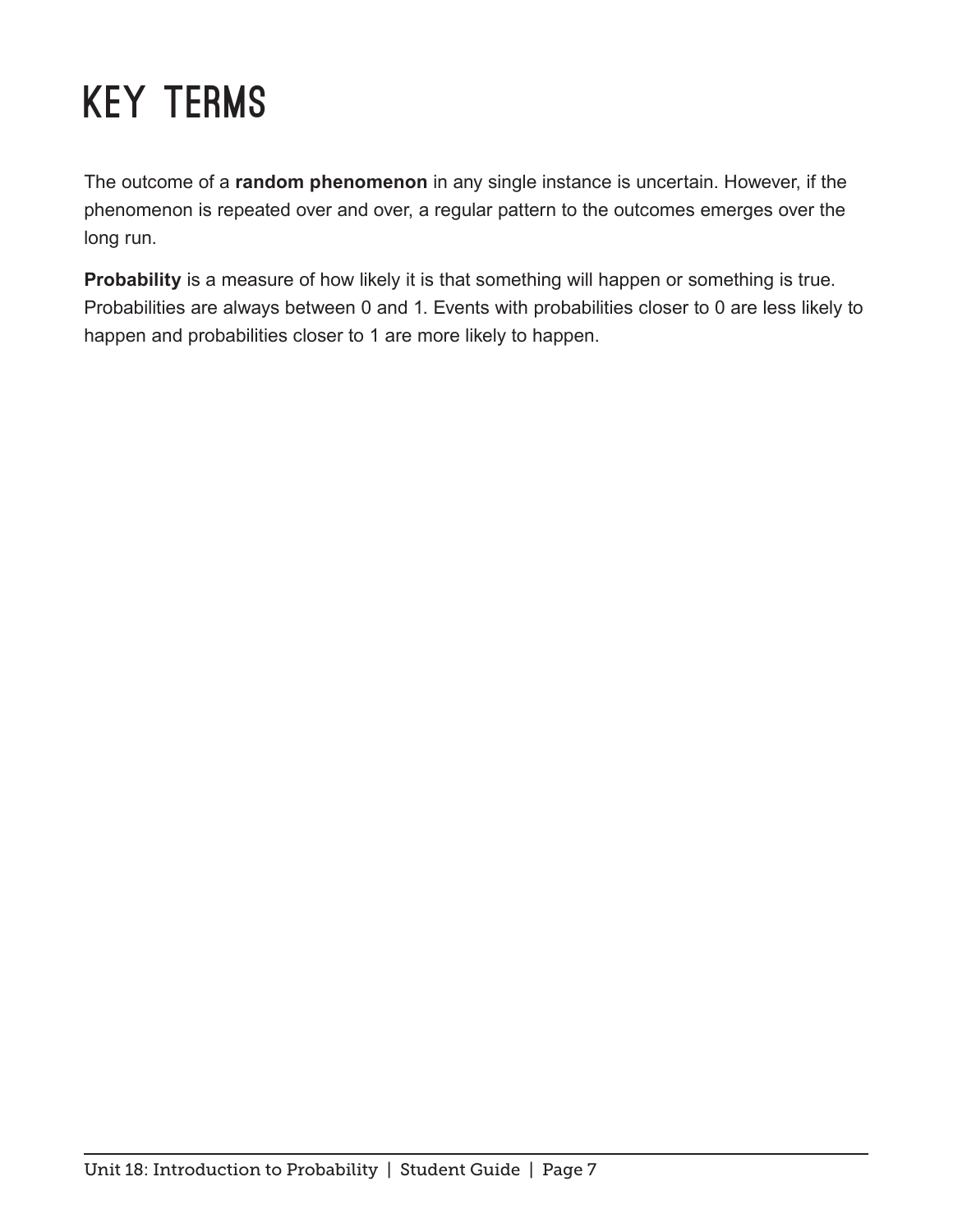### The Video

Take out a piece of paper and be ready to write down answers to these questions as you watch the video.

1. What is a random phenomenon?

2. Explain why weather is an example of a random phenomenon.

3. What does it mean when a weather reporter says that there is a 70% chance of rain tomorrow?

4. If we flip a fair coin repeatedly, what can be said about the proportion of heads in the short run? What can be said about the proportion of heads in the long run?

5. What can you say about an event whose probability is close to one compared to an event whose probability is close to zero?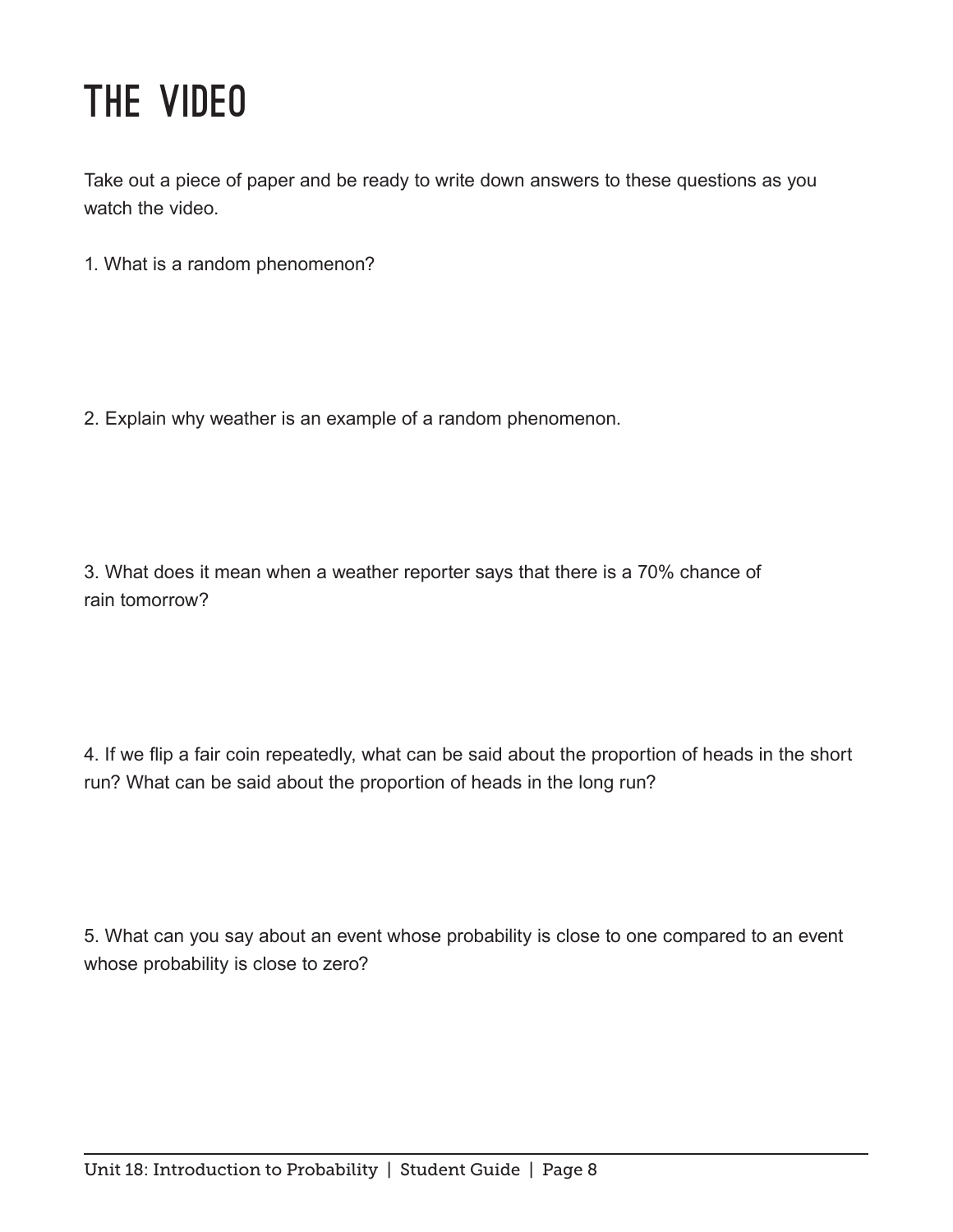6. In 2029 the asteroid Apophis is predicted to pass close to Earth. According to current models predicting its path, what is the probability that it will collide with Earth?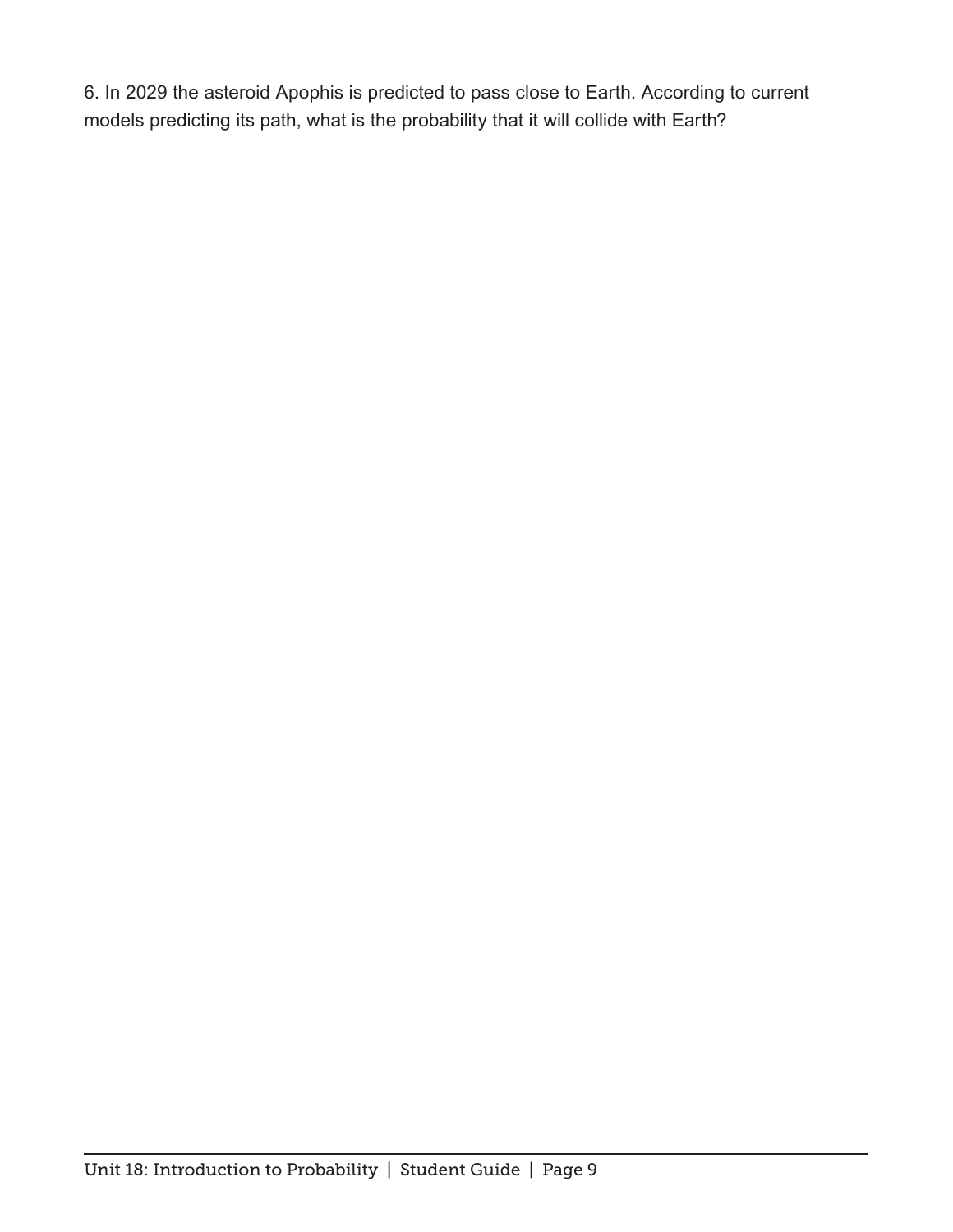#### UNIT ACTIVITY: Observing Random Phenomena

In this activity, you will observe two random phenomena – flipping a coin and tossing a tack.

Part I: Flipping a Coin

1. a. What does it mean to say you are flipping a fair coin?

b. A run is a string of the same outcome in a row. If you flip a fair coin 100 times, estimate the length of the longest run you would expect to observe.

2. a. Flip a coin 100 times. Record the outcome of each flip.

b. What is the length of the longest run (either heads or tails)? Is it longer or shorter than what you expected?

c. Calculate the proportion of heads in the first 10 flips, in the first 20 flips, in the first 50 flips, and in all 100 flips.

d. Based on the results from 100 flips, do you think you were flipping a fair coin? Explain.

3. a Combine the data from the class. Calculate the proportion of heads.

b. Does your proportion in (a) give you reason to believe that the coins students were flipping were not fair? Explain.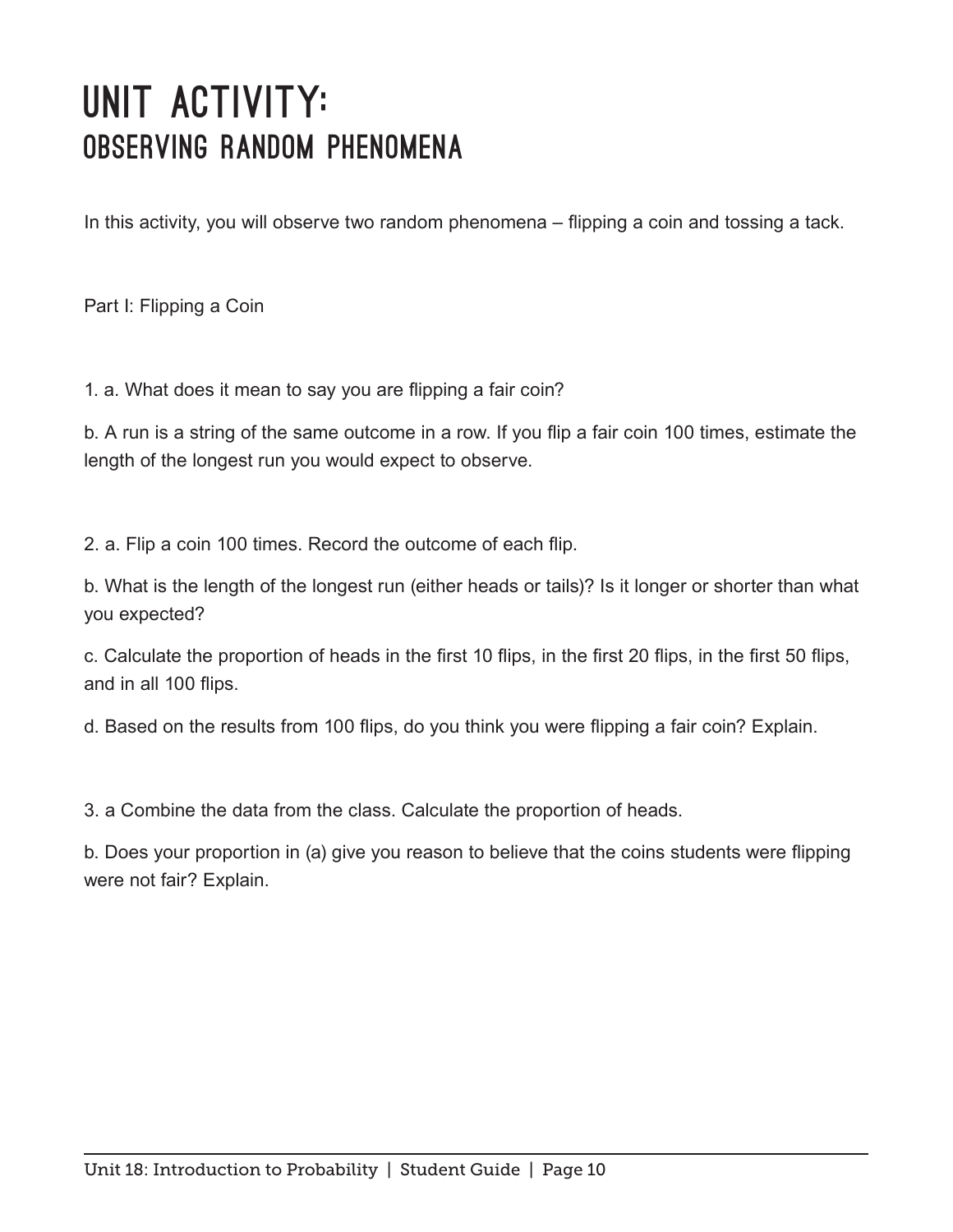#### Part II: Tossing a Thumbtack



*Figure 18.4. Tacks sitting point down and point up. Photo by Tomasz Sienicki.*

 4. When you toss a thumbtack, it can land point up or point down. For flipping a coin, we expect the two outcomes, heads or tails, to be equally likely. But is the same true for tossing tacks? Your task in this question is to collect data on tossing a thumbtack and then to use your data to assign probabilities to the two possible outcomes.

a. Collect data on the outcomes of tossing a thumbtack. You decide how many repetitions you will need. How many times did the tack land point up?

b. Use your data from (a) to assign probabilities to landing point up or point down.

c. What is the sum of your probability assignments from (b)?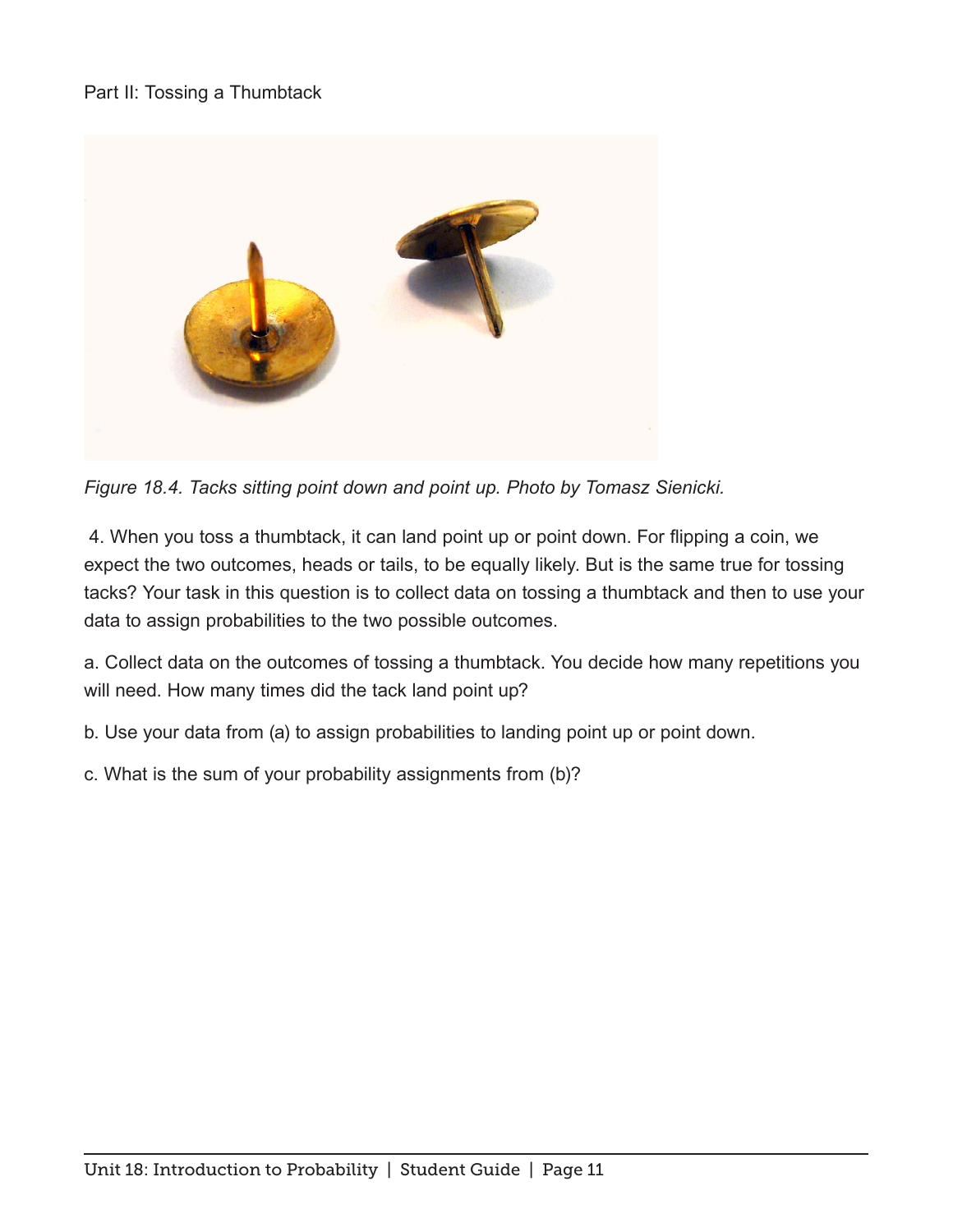#### **EXERCISES**

1. Identify five random phenomena that occur in your life.

2. Random phenomena can't be predicted for certain in the short term, but exhibit regular patterns in the long term. Which of the data sets in  $(a - d)$  do not appear to be from the random phenomena of coin tossing? Explain.

| b. ННТННТТННННТНТННТТТТНННН |  |  |  |  |  |  |  |  |  |  |  |  |
|-----------------------------|--|--|--|--|--|--|--|--|--|--|--|--|
| c. HTHTHTHTHTHTHTHTHTHTHTHT |  |  |  |  |  |  |  |  |  |  |  |  |
| d. ТННТТННТТННТТННТТННТТННТ |  |  |  |  |  |  |  |  |  |  |  |  |

3. In a class experiment, 20 students each flipped a coin 50 times. Their results appear in Table 18.1.

| <b>Student</b>         |                |               |                      |          |        |    |    |          |    | ιu       |
|------------------------|----------------|---------------|----------------------|----------|--------|----|----|----------|----|----------|
| Number<br>Heads        | $\sim$<br>_    | $\sim$<br>_ . | ົ<br>- 1             | າຂ<br>∠∪ | ົ<br>- | 28 | 20 |          | 19 | ററ<br>∠a |
| Studen.                | $\overline{1}$ | 10            | $\overline{ }$<br>טו |          | כ ו    | 16 | 47 | 18       | 19 | ۷J       |
| <b>Heads</b><br>Number | າາ             | 28            | $\sim$               | 26       |        | 26 | 25 | つに<br>20 | ററ | 24       |

*Table 18.1. Results from flipping coin 50 times.*  Table 18.1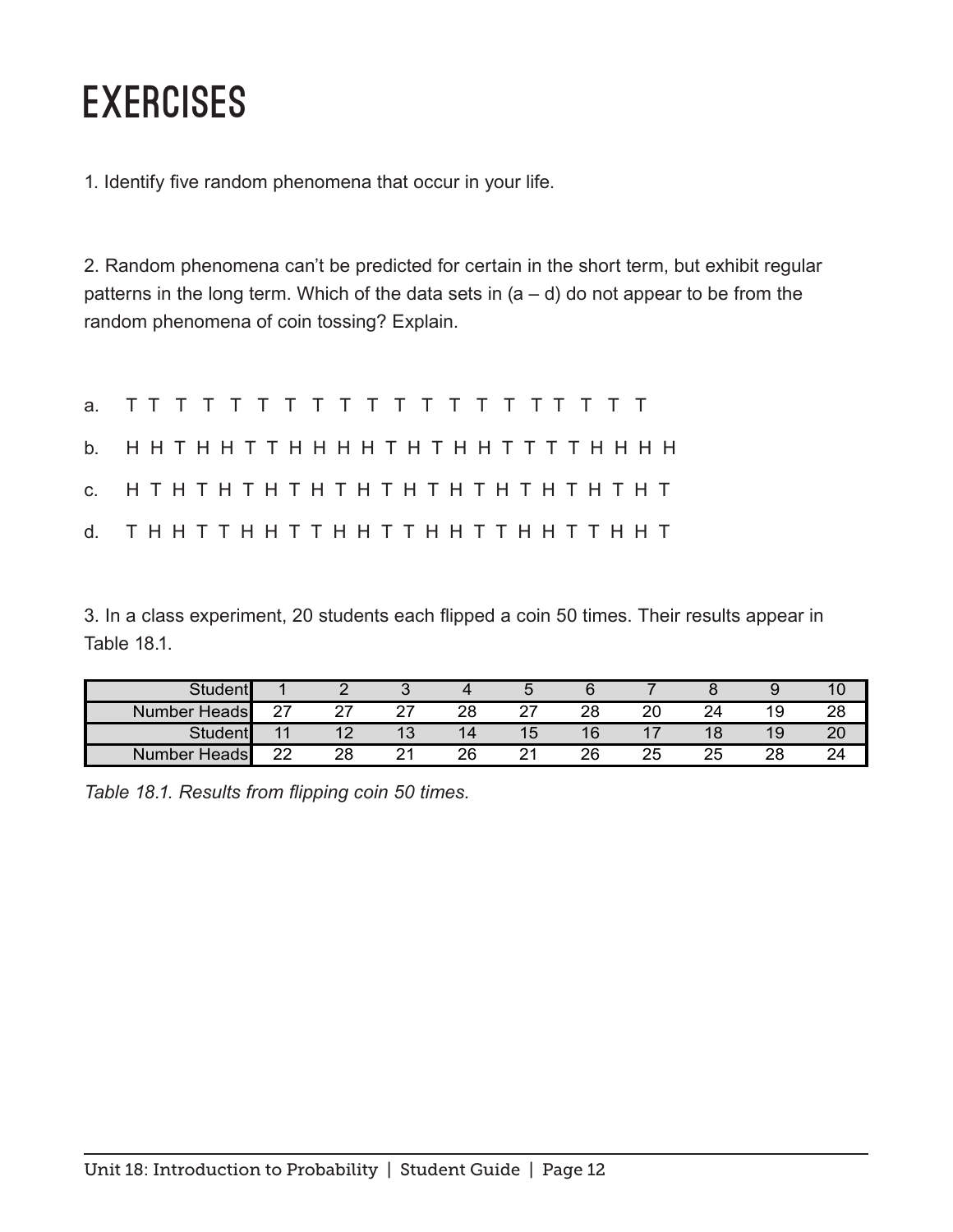a. Table 18.2 presents the cumulative results of the student data from Table 18.1 – starting with student 1, next combining the results from students 1 and 2, next combining the results from students 1, 2, and 3 and so forth. Make a copy of Table 18.2 and complete the table. Round proportions to three decimals.

| <b>Number Flips</b> | Number Heads | Proportion | <b>Number Flips</b> | Number Heads | Proportion |
|---------------------|--------------|------------|---------------------|--------------|------------|
| 50                  | 27           | 0.540      | 550                 |              |            |
| 100                 | 54           | 0.540      | 600                 |              |            |
| 150                 | 81           |            | 650                 |              |            |
| 200                 |              |            | 700                 |              |            |
| 250                 |              |            | 750                 |              |            |
| 300                 |              |            | 800                 |              |            |
| 350                 |              |            | 850                 |              |            |
| 400                 |              |            | 900                 |              |            |
| 450                 |              |            | 950                 |              |            |
| 500                 |              |            | 1000                |              |            |

Table 18.2. Cumulative results of student coin flipping data.

b. Plot the proportion (vertical axis) versus the number of flips (horizontal axis). Connect the points with line segments. The long run proportion of heads for a fair coin is 0.5. Add a horizontal line at 0.5.

c. Based on the plot you drew for (b), do you think that the coin used to produce the data in Table 18.1 was a fair coin? Explain.

4. Assess the probabilities of the following outcomes. Decide if the probability that the outcome will occur is low (between 0 and 1/3), moderate (between 1/3 and 2/3), or high (between 2/3 and 1). Justify your answers.

a. Alex is in a class of 20 students. For each class, the instructor selects 3 students to put homework on the board. To make the selection random, the instructor places the names of the students in a container, mixes them, and then asks a student to draw three names. Alex is unprepared. Assess the chances that he will be called.

b. It is cloudy outside and quite humid and warm. The temperature is expected to drop as even more clouds roll in. Assess the chances for rain.

c. After shuffling a standard deck of cards, you draw a card. Assess the chances of drawing an ace.

d. Without putting the first card drawn back into the deck, you reshuffle the deck. Then you draw a second card. Assess the chances of drawing a red card (a heart or a diamond).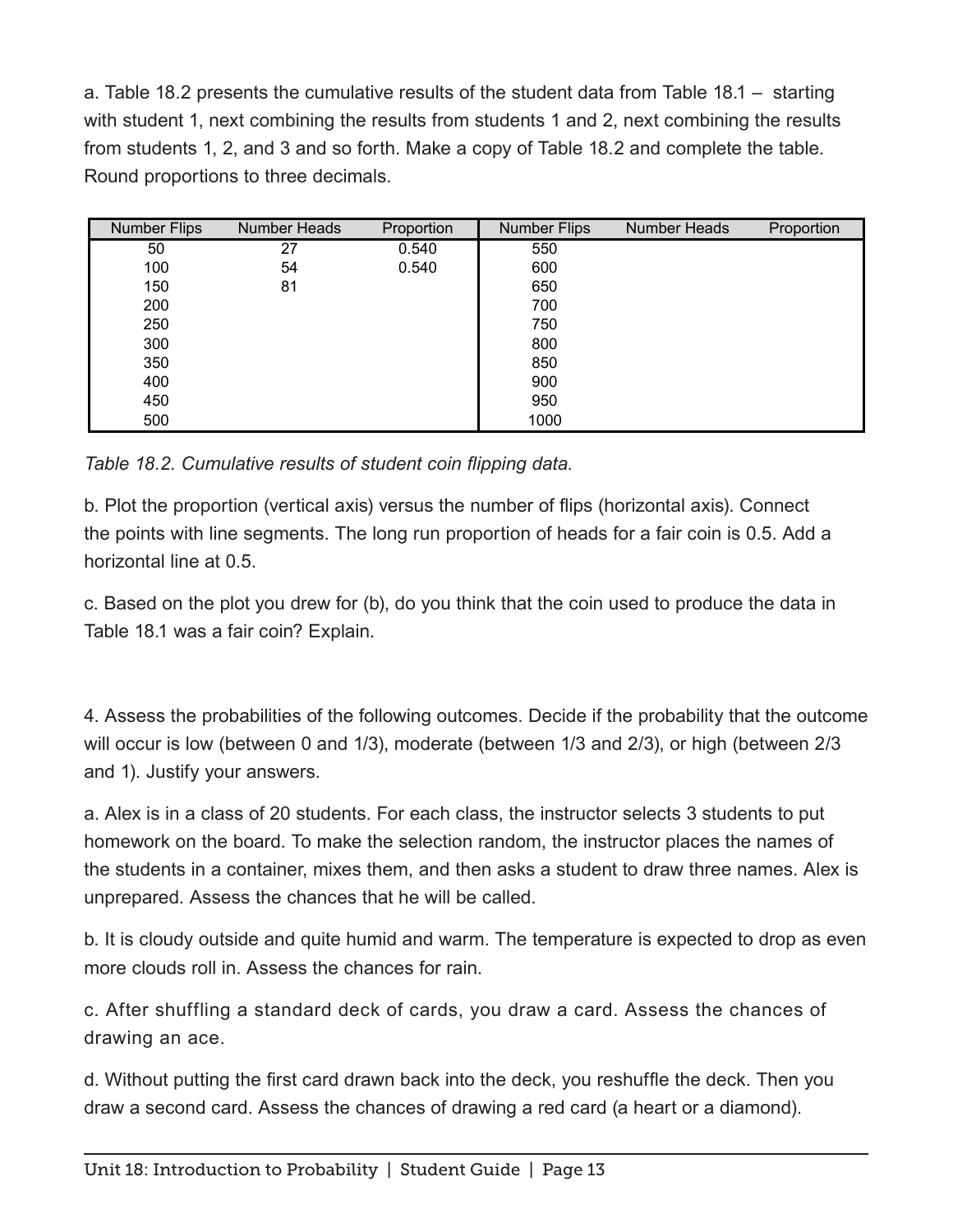## Review Questions

1. Probability is a measure of how likely an event is to occur. Match each of the probabilities below with one of the statements  $(a) - (d)$ .

0 0.0002 0.5 1

a. Not playing the lottery but still winning.

b. Drawing a black card (club or spade) from a shuffled deck of 52 playing cards.

c. The sun will come up tomorrow morning (even if it is cloudy and you can't see it).

d. Getting struck by lightning in your lifetime.

2. Amanda writes a letter to her local television station telling them to fire their meteorologist. Her evidence was that out of the ten days that the weather reporter stated there would be a 70% chance of rain, it only rained five times. She had carried an umbrella to work on all ten days expecting that with such a high probability, it definitely was going to rain.

a. Explain to Amanda why a 70% chance of rain does not mean that it will definitely rain.

b. It only rained 5 out of 10 days that the weather reporter forecasted a 70% chance of rain. Was Amanda right that the meteorologist was doing a poor job of predicting the weather? Explain.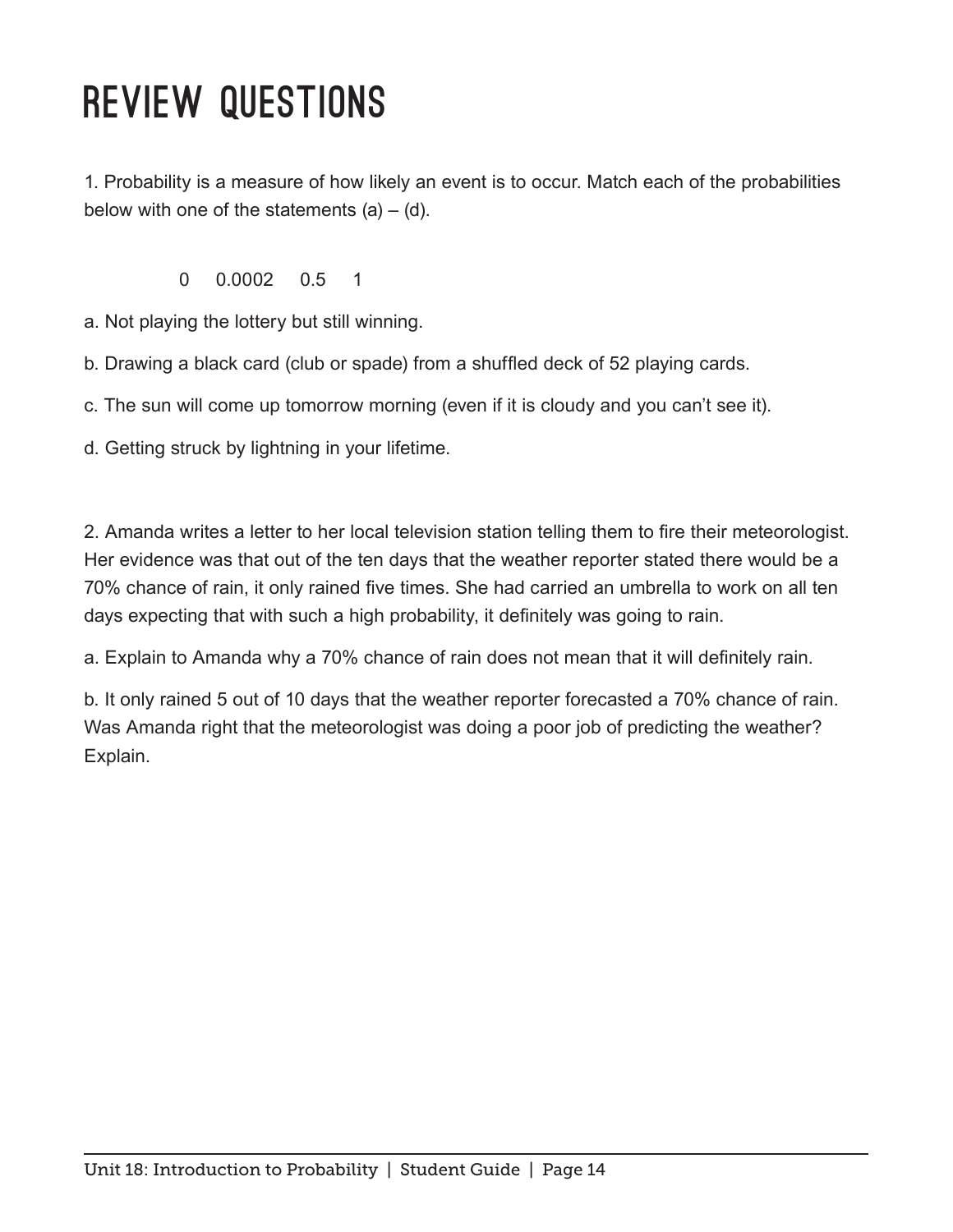3. A perfectly balanced spinner is pictured in Figure 18.5. When you spin the spinner, it can stop on any sector: 1, 2, 3, 4, or 5. In Figure 18.5, the spinner has landed on sector 4.



*Figure 18.5. Perfectly balanced spinner.* 

Answer questions that follow. Explain how you arrived at each of your answers.

a. Imagine spinning the spinner shown in Figure 18.5. On which number is it most likely to land?

b. Suppose you spin the spinner 1000 times. How many times would you expect it to land in sector 4? Do you think that what you expect to get would be exactly what you would get if you performed this experiment?

c. Approximately how many times more likely is it for the spinner to land on sector 2 than on sector 3?

d. Estimate the probability of landing on an even number.